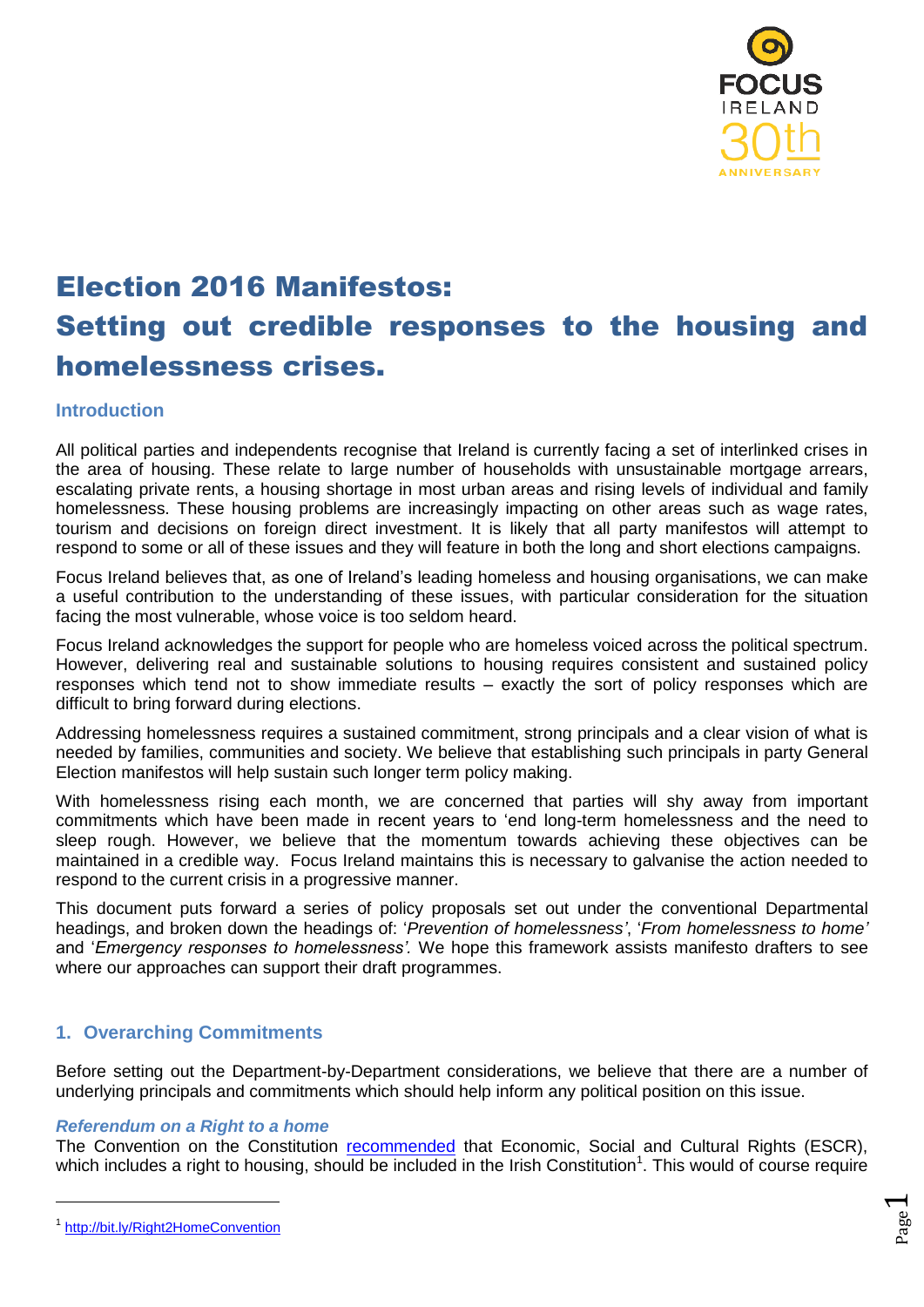a referendum and Focus Ireland believes that there should be a commitment to holding such a referendum during the term of the next Dáil. Such a change in the constitution would not in itself eliminate homelessness, but it would make a strong statement about the values of our society. There is more detail about ESCR and specifically the right to housing on the Constitutional Convention [web-site.](https://www.constitution.ie/)

We are calling on all political parties to make a commitment to such a referendum in their manifestos.

# *End long-term homelessness and the need to sleep rough.*

When the objectives of ending long-term homelessness and the need to sleep rough were adopted by Government in 2008 it was a historic step forward in our national understanding of homelessness and our commitment to tackling it. Despite the difficulties in achieving these goals it is of critical importance that they are not abandoned.

These commitments have widespread social and political support. They were first made by the Fianna Fail/Green Government in the national homelessness strategy 'The Way Home' in 2008, and were subsequently adopted by the Fine Gael/Labour Government in 2013. Sinn Fein also supported this objective in its 2011 Election Manifesto, and politicians from other parties and independents have also endorsed it.

While in each case this commitment was linked to a particular target date, it should be understood primarily as a statement that homelessness is not a 'natural phenomenon' but rather is the result of particular political and economic policies - and can be solved.

Ending long-term homelessness (Which means people remaining homeless for more than 6 months) is not the same as ending homelessness entirely. This commitment recognises that some people will become homeless due to a variety of factors, but with the right mix of public policies they can quickly return to mainstream accommodation. Sometimes these individuals need additional support services, but not always.

Targets to end long-term homelessness have not been met, so there is a strong temptation to completely abandon this approach. However, when Focus Ireland looks back over our 30 years of working to end homelessness, we see clear reasons to believe that progress is possible and that strong, ambitious commitments drive that progress, even when the target is not immediately achieved.

For instance, in the past 30 years we have seen an end to children, alone and separated from their families, sleeping rough on our streets, which was commonplace when Focus Ireland was established. While the 2010 target was not achieved, it is important to recognise that in cities like Cork, rough sleeping was all but eradicated for the first time. In Dublin the numbers of people sleeping rough in winter 2010 was the lowest ever recorded (70).

Ending the need to sleep rough is, at one level, simply having enough emergency beds available for those who need them, and this is discussed further under 'emergency responses' below. However, the lessons of the last ten years demonstrate that even the strongest commitment to end long-term homelessness cannot be delivered unless there is a parallel commitment to provide an adequate supply of affordable homes, and this is discussed below.

#### *Governance structures*

-

Tackling homelessness requires the active collaboration of a range of government departments around agreed goals and targets. Because circumstances can change quite dramatically, it demands a form of collective flexibility, which is difficult for Government to achieve. It also requires the active participation and engagement with the voluntary organisations which provide most of the front-line services.

After a number of years, the current Government has now established a strong framework to tackle homelessness. Progress on an 80 point 'Implementation Plan' is monitored by a broad National Consultative Committee on Homelessness and is reported on a regular basis to the Cabinet Committee on Social Policy and Public Sector Reform.

Clearly improvements can be made in the functioning of any governance structure, but it is essential that any incoming government recognise the importance of maintaining such structures, or similar alternatives, to ensure that the combined energies of all government departments and voluntary organisations can be marshalled to tackling the problem.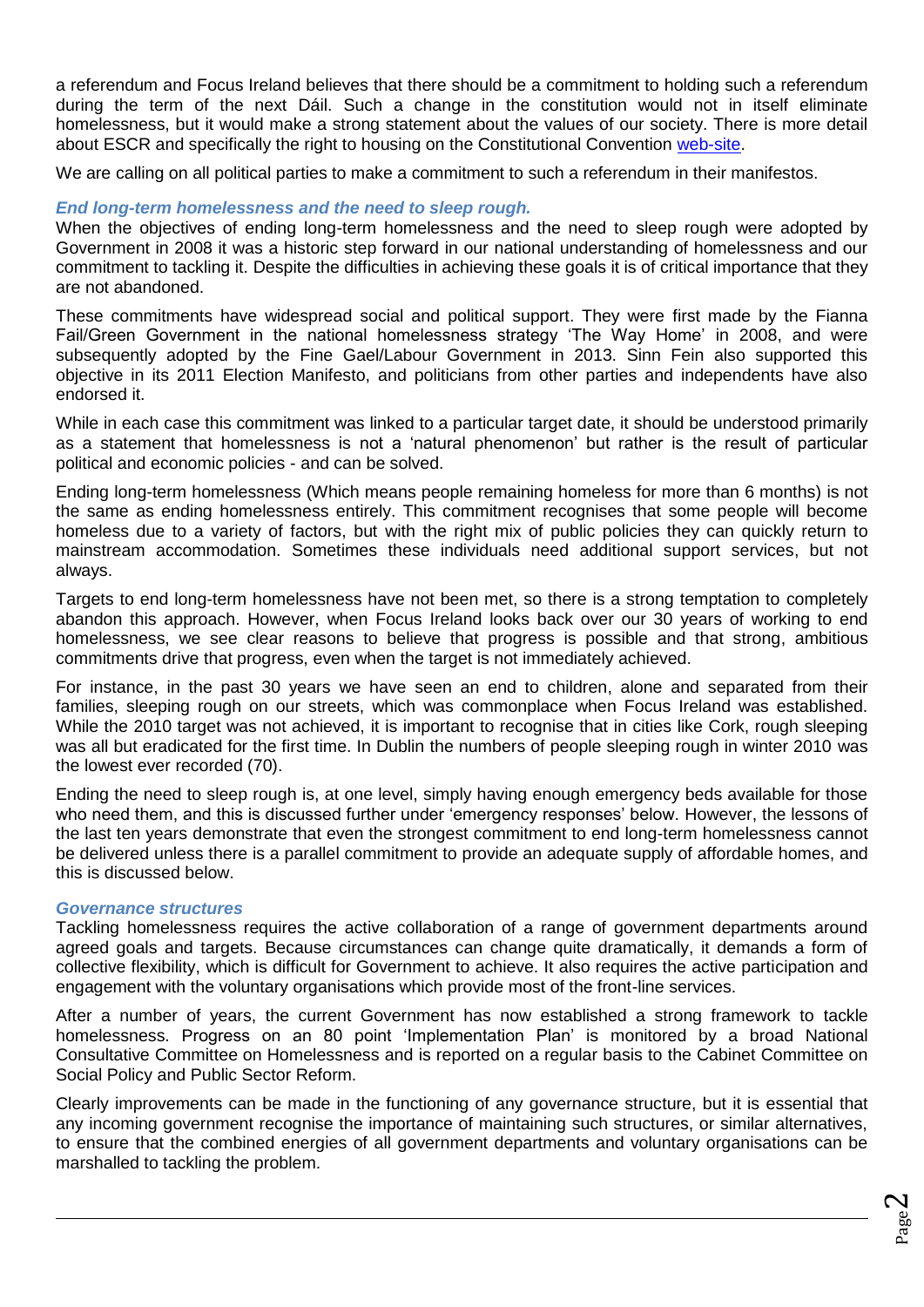# *Maintaining budgets*

Public funding for homeless services comes primarily from the Department of Environment (Section 10) through local authorities, which must cover at least 10% of the costs from their own resources. Important funding also comes from the HSE (in relation to social inclusion, mental and general health) and Tusla (in respect of care leavers, youth and unattached children).

The Department of Environment funding was increased in 2010 and 2015, but reduced in the intervening years; other funding lines have been substantially cut, year on year. Staff in homeless services have foregone pay increments and in many cases seen pay cuts over the last 6 years, and yet services have been cut to the bone. Further cuts in any of these grants would lead to closure of essential services. While wages in the voluntary sector are not linked to public sector wages, it is important that staff in these frontline services are taken into account in the broader consideration of public sector pay.

There needs to be a commitment to increase funding for services, at least in line with inflation, until there is a significant decline in the numbers who are homeless. A commitment to set budgets early so that homeless services can plan would improve the efficiency of spending and be very welcome in the sector.

- **2. Department of Environment, Community and Local Government.**
- **Preventing Homelessness**
	- o **Amend Section 10 of housing act to support prevention**
	- o **Rent Certainty and Secure Occupancy**
	- o **Legislate to protect tenants in buy-to-let properties**
	- o **Strengthen the Housing protocol for young people leaving care**
- **From homelessness to home**
	- o **Commit to building of at least 40,000 socially rented homes in the lifetime of the government**
	- o **Ensure that Housing Assistance Payment (HAP) rates are review annually.**
	- o **Resource housing first teams with the necessary move-on accommodation.**
- **Emergency responses to homelessness**
	- o **Ensure there are sufficient emergency beds to accommodate all individuals and families that are assessed as homeless**

#### *2.1 Preventing Homelessness*

#### *Amend Section 10 of the housing act to support prevention of homelessness.*

The importance and cost effectiveness of preventing homelessness has been recognised since the Department of Environment's *Homelessness – A Preventative Strategy* in 2002. However,the current legal definition of homelessness and the wording of Section 10 of the Housing Act (1988) refer exclusively to people who are already homeless. While central and local government has been flexible in interpreting this legislation, the weak legal basis results in preventative interventions that are underdeveloped and piecemeal

Amending the Housing Act 1988 would facilitate local authorities to harness skills from other sectors and to more effectively meet the needs of the homeless strategy. Two amendments are needed. The first is an amendment to Section 2 that introduces the concept of and provides a definition of 'at risk of homelessness'. This serves to locate the point at which local authorities can interact with a person's housing support issues, and focus attention on practical steps to avert homelessness. A similar definition of 'threatened with homelessness' was introduced in the UK in 1996, with overall very positive effects.

The second element is to create, under Section 10, provisions which enable the funding of suitably approved bodies to deliver the various types of intervention that will deliver on the objective of preventing homelessness. This change would facilitate local authorities in planning and delivering a range of internationally proven interventions including family reconnection, hospital and prison in-reach and rapid rehousing. See more on this issue [here.](https://www.focusireland.ie/files/preventing%20homelessness-section%2010%20housing%20act%201988%2010%20jan%2012.pdf)<sup>2</sup>

#### *Create rent certainty in the private rented market*

Escalating rents in the private rented sector is one of the primary drivers of rising homelessness. Legislation passed in 2004 increased the level of regulation in the private rented sector and created a level of certainty for both landlords and tenants with the introduction of a standard 4 year tenancy contract. This

<sup>&</sup>lt;sup>2</sup> <http://bit.ly/PreventHomelessnessLaw>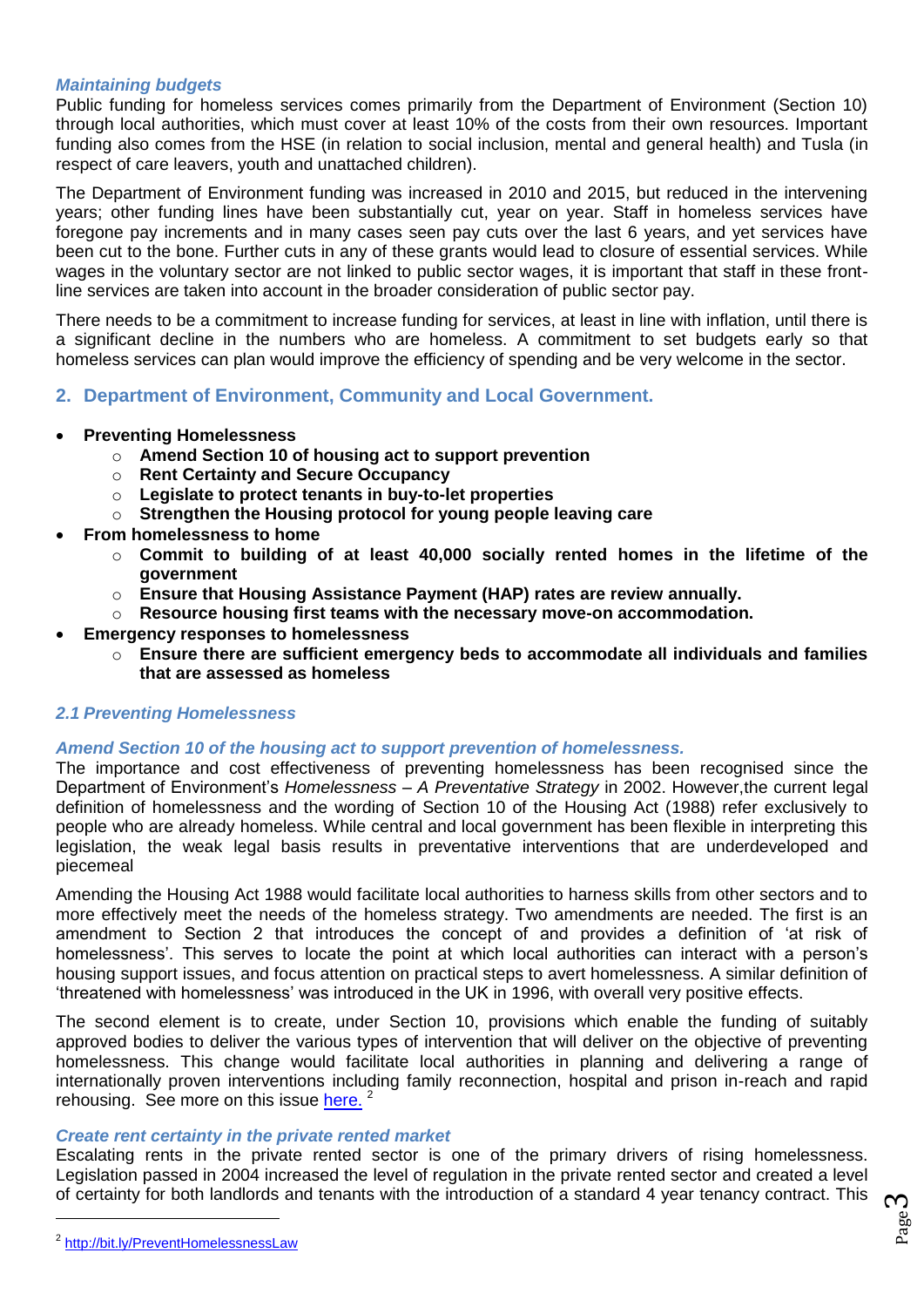set the scene for a doubling of the size of the sector over the following ten years, with 20% of Irish households now renting their homes from private landlords. However, with rising rents in recent years the security provided by the 2004 act has proven illusory, as tenants can essentially find themselves evicted by the unrestricted right of landlords to increase rents.

To date, efforts to control rents have been limited to the decision of the Department of Social Protection to reduce and then freeze rent supplement levels for those on low incomes. While this has had no effect in moderating rent increases, it has forced many households out of their homes or left them with no alternative but to illicitly 'top up' their rent payment by bridging the gap between the rent supplement limit and the actual rent. This has left many families struggling to provide for other necessary basics, and is a primary cause of the current rise in homelessness.

The National Economic and Social Council has recently published a series of detailed reports which make a case for ['Secure Occupancy'](file:///C:/Users/connollya/AppData/Local/Microsoft/Windows/Temporary%20Internet%20Files/Content.Outlook/FAL35K6L/bit.ly/NESCsecureoccupancy)<sup>3</sup>, and the OECD recently published *important research* demonstrating the positive impact that such policies can have on the private rented market<sup>4</sup>.

The Private Rental legislation already regulates rents by stating that they can only be reviewed on an annual basis and that increases should be in line with market changes. Tenants can refer disagreements on such annual reviews to the Private Rental Tenancy Board (PRTB) for resolution. Linking rents to the Consumer Price Index (CPI) would regulate rent and ensure a fair deal for landlord and tenant.

It would also serve to provide some level of protection to those in receipt of rent supplement as it would protect against the 20% annual increases in rent that Focus and other service providers have seen tenants fall victim to on an ongoing basis This would also service to protect the exchequer from the same swings, given that the private rental market is likely to continue to play a significant role in social housing provision with the role out of the housing assistance payment (HAP).

*Legislate to provide legal protection to those renting if their accommodation is under receivership* In the  $4<sup>th</sup>$  quarter of 2015 there was a welcome decrease in the numbers of buy-to-let mortgage in arrears, however, over 35 thousand remain in arrears with 15,386 of these over 720 days in arrears<sup>5</sup>.

If these properties come into the receivership process, the individuals and families that are living there can be left in very precarious positions as the receiver will seek vacant possession. In her time as Minister for housing Jan O'Sullivan TD spoke of bringing forward legislation that would require receivers who take over rented housing to accept the full duty of landlords providing a level of protection for these families, but this was never forthcoming<sup>6</sup>. NESC has proposed that consideration should be given to bringing such homes into public ownership.

Given the scale of the difficulties in the rental market and in buy-to-let mortgages legislative support for those individual and families who are put at risk of homelessness in spite of meeting all of their duties as tenants is more than warranted.

# *Annual, transparent & independent review of Housing Assistance Payment (HAP) levels*

Currently the rates for the Housing Assistance payment  $(HAP)^7$  simply mirror those established by the Department of Social Protection for rent supplement, with the important difference that HAP does not permit the individual discretion about rent levels which Community Welfare Officers can exercise with RS.<sup>8</sup> The DoSP lead role arises from the history of the scheme and the fact that the majority of the initial budget for HAP will be transferred from the Department of Social Protection to the Department of Environment Community and Local Government.

The level of Rent Supplement is set through an irregular, opaque process by a section of the Department of Social Protection applying a wide range of policy objectives. HAP is defined as a social housing support<sup>9</sup> and as such is there to meet long-term housing need.

The Department of Environment should take the lead for setting the framework of rents which will be covered by state subsidy and should establish an independent and transparent mechanism to review these

[1.1495641](http://www.irishtimes.com/news/crime-and-law/jan-o-sullivan-seeks-review-of-law-for-tenants-under-control-of-receivers-1.1495641)

-

<http://www.welfare.ie/en/Pages/Maximum-Rent-Limits-by-County.aspx>

<sup>&</sup>lt;sup>3</sup> bit.ly/NESCsecureoccupancy

<sup>4</sup> bit.ly/OECDrentsreport2015

<sup>&</sup>lt;sup>5</sup><http://www.centralbank.ie/press-area/press-releases/Pages/ResidentialMortgageArrearsandRepossessionsStatisticsQ42014.aspx><br>6<br>bttp://www.centralbank.ie/press-area/press-releases/Pages/ResidentialMortgageArrearsandReposses [http://www.irishtimes.com/news/crime-and-law/jan-o-sullivan-seeks-review-of-law-for-tenants-under-control-of-receivers-](http://www.irishtimes.com/news/crime-and-law/jan-o-sullivan-seeks-review-of-law-for-tenants-under-control-of-receivers-1.1495641)

<sup>7</sup> <http://www.irishstatutebook.ie/2014/en/si/0576.html> 8

<sup>9</sup> <http://www.irishstatutebook.ie/2014/en/act/pub/0021/index.html>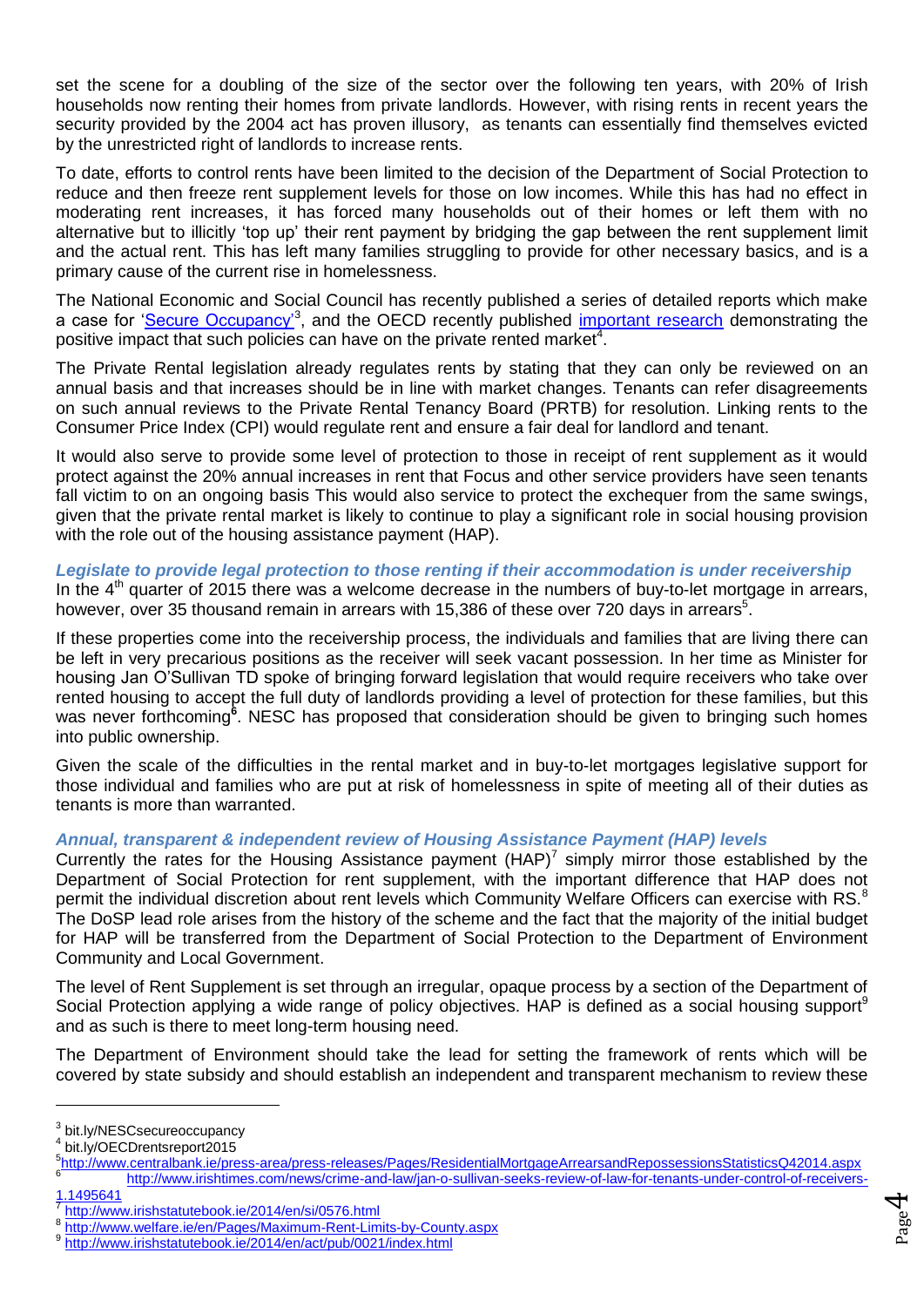annually. A manifesto commitment to this process reform would be welcomed by large numbers of people in the private rented sector.

# *Strengthen the Housing protocol for young people leaving care*

Young people who have grown up in state care continue to have a higher than average risk of becoming homeless as adults. The protocol on young people leaving care<sup>10</sup> was a welcome addition supporting young people leaving care through ensuring that there is clear direction to local authorities. However, this needs to be further developed. Local authorities have to be instructed to ring-fence a number of units each year for the most vulnerable young people leaving care, based on assessments from Tulsa about the level of need.

# *2.2 From homelessness to homes*

# *Commitment to provision a minimum of 33,750 new social housing units over the lifetime of the government*

Lack of affordable housing supply is one of the key problems contributing to the scale of the homeless crisis we are now experiencing.

The current government has produced and is implementing the Construction 2020 strategy<sup>11</sup>. The Housing Agency calculates that we need to deliver at least 20,000 new homes each year just to keep up with rising demand<sup>12</sup>.

While increases in general housing construction will have eventual knock-on benefits for people on low income and those at risk of homelessness, these will be very slow to emerge and may not address the underlying problems for low income and vulnerable households. For this reason the provision of an adequate stock of affordably price socially rented housing is critical. In this area the Government has published and is committed to implementing the Social Housing Strategy 2020 with an 'upfront exchequer commitment' of €1.5billion. This will deliver 18,000 new social homes in the three years up to the end of 2017, either through building, acquisition or leasing, with a commitment of a further 17,000 by the end of 2020.

*Table 1: showing indicative breakdown of new social housing between build/acquisition and lease*



# Figure B: Housing Units to be Delivered: Capital and Current 2015-2020

During 2016 and 2017 the strategy commits to 6,758 units per year, while in the subsequent three years this falls to 5,556.

There is a commitment to bring a further 75,000 social housing units into social housing provision by 2020 through schemes such as HAP. Most of these units will essentially be transfers of Rent Supplement tenants to HAP leases, so are not likely to represent an increase in either overall housing supply or even an

<sup>10</sup> Housing Circular 46/2014

<sup>11</sup> [http://www.merrionstreet.ie/en/ImageLibrary/Social\\_Strategy\\_Document\\_20141126.pdf](http://www.merrionstreet.ie/en/ImageLibrary/Social_Strategy_Document_20141126.pdf)

<sup>12</sup> National Statement of Housing Supply and Demand 2014 and Outlook for 2015-17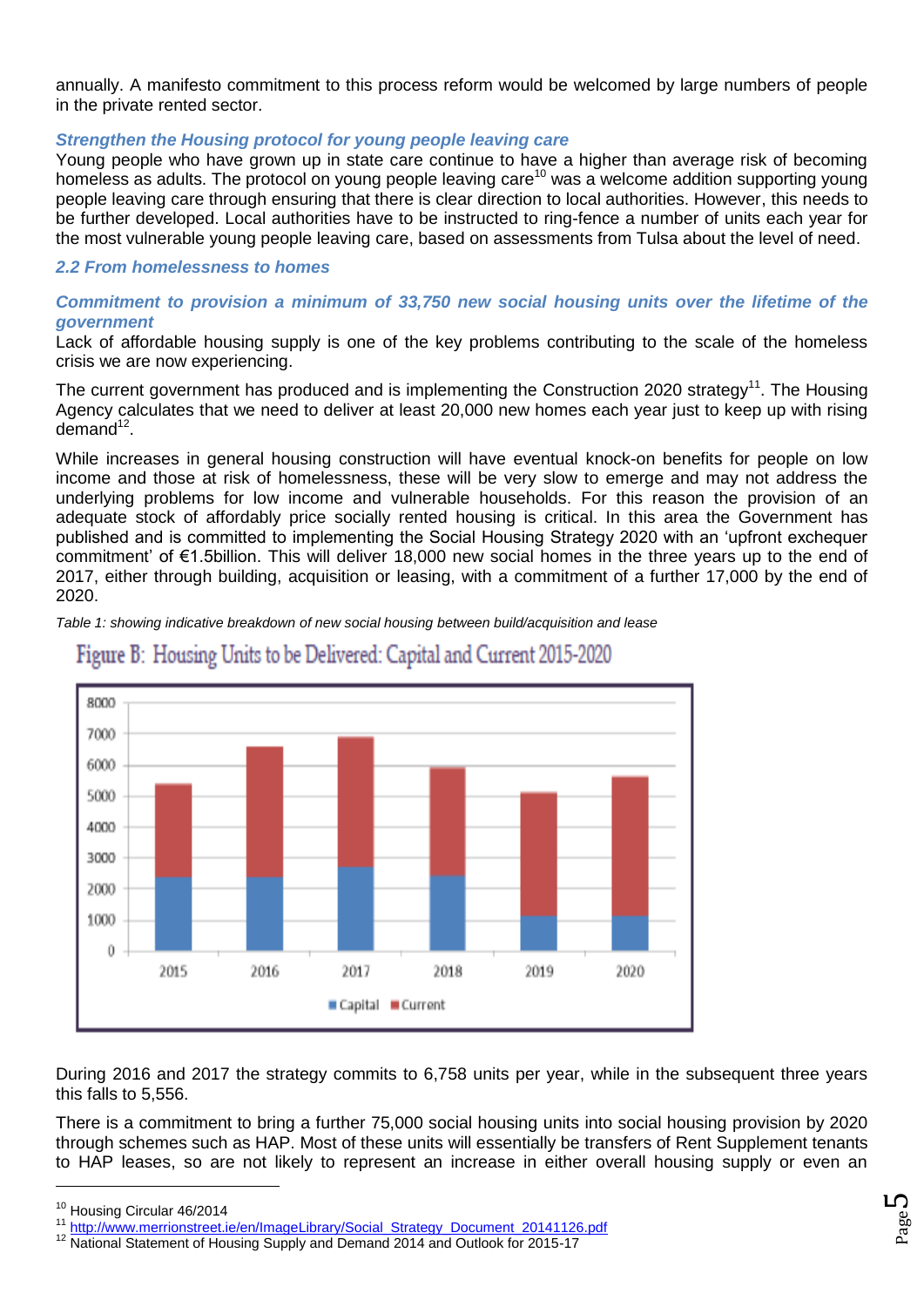increase in 'socially rented' housing. However, since RS tenants are currently included in the Social Housing waiting list, this should substantially reduce the headline number on this list.

Given the economic situation from which we are emerging, the commitment of resources to build social housing is welcome - and given the level of housing need in the state it is critical. The delivery mechanism and framework of the Social Housing Strategy is also very positive and represents significant progress in social housing delivery in Ireland. Any new Government committed to delivering social housing would need to retain the core of this approach.

Most political criticism of the Government Social Housing Strategy has been that it is insufficiently ambitious given the length of the social housing waiting lists. However, in our view the fundamental challenge that the Social Housing Strategy faces will be in actually delivering the number of units already committed do.

Focus Ireland is asking all parties to, at a minimum; meet the commitments made for the first two years of the Social Housing Strategy 2020 (6,750 units per annum), and to continue that pace of construction/leasing so that a government elected in 2016 with a 5 year mandate would commit to ensuring that 33,750 new social housing units are delivered over the life of the government. If the Housing Agency target of building 20,000 new homes every year is achieved this will in itself deliver up to 2,000 social homes through the revised Part 5

The commitment to deliver housing units must be linked with a commitment to ensure that new building creates vibrant communities rather than just 'housing'.

## *Allocations of social housing to homeless households*

Historically, while patterns varied in different local authority areas fewer than 10% of allocations of social housing were made to homeless households, despite their categorisation as a 'priority' group.

In January 2015, Minister Alan Kelly issued a Ministerial directive that increased this proportion of allocations significantly: 50% going to homeless (and other vulnerable) households in Dublin, with 30% in Cork, Limerick and Waterford. While these levels of allocation are unlikely to be sustainable in the longterm, we strongly believe that on-going commitments of at least 30% allocations in Dublin and 15% in other cities will be required over the next few years to tackle the homelessness problem. Such targets need to be established and monitored at national level.

#### *2.3 Emergency responses to homelessness*

Over the 12 months from April 2014 to April 2015 there has been a 27% increase in the number of adults in Section 10 funded homeless accommodations from 2,477 to 3,143. A significant portion of this increase has been driven by the crisis of family homelessness, and there were an additional 1,118 children living with their families in homeless services in April 2015.

The solutions to homelessness involves preventing it from occurring in the first place and supporting people to move back into sustainable homes – but we will always require an emergency response which is a capable of responding to the immediate needs of people in crisis. The rising number of people forced to sleep rough on our streets indicates that the scale of this emergency response is inadequate

However, while there are individuals and families in need we must also ensure that there are suitable, professional services to try and ameliorate the worst effects of the personal crisis that those experiencing homelessness face.

To this end we must ensure that there are sufficient beds available to people experiencing homelessness.

# **3. Department of Children and Youth Affairs**

- **Preventing Homelessness**
	- o **Strengthen Aftercare provisions**
	- o **Extension of Aftercare provision to section 5 cases**
	- o **Investment in services**
	- **From Homelessness to Home**
		- o **Define and evaluate youth homelessness**

#### *3.1 Preventing homelessness*

Focus Ireland has provided high support residential care and aftercare for almost 30 years. Through our day-to-day work with people who are homeless we recognised that many such individuals grew up in State

Page  $\mathcal{O}$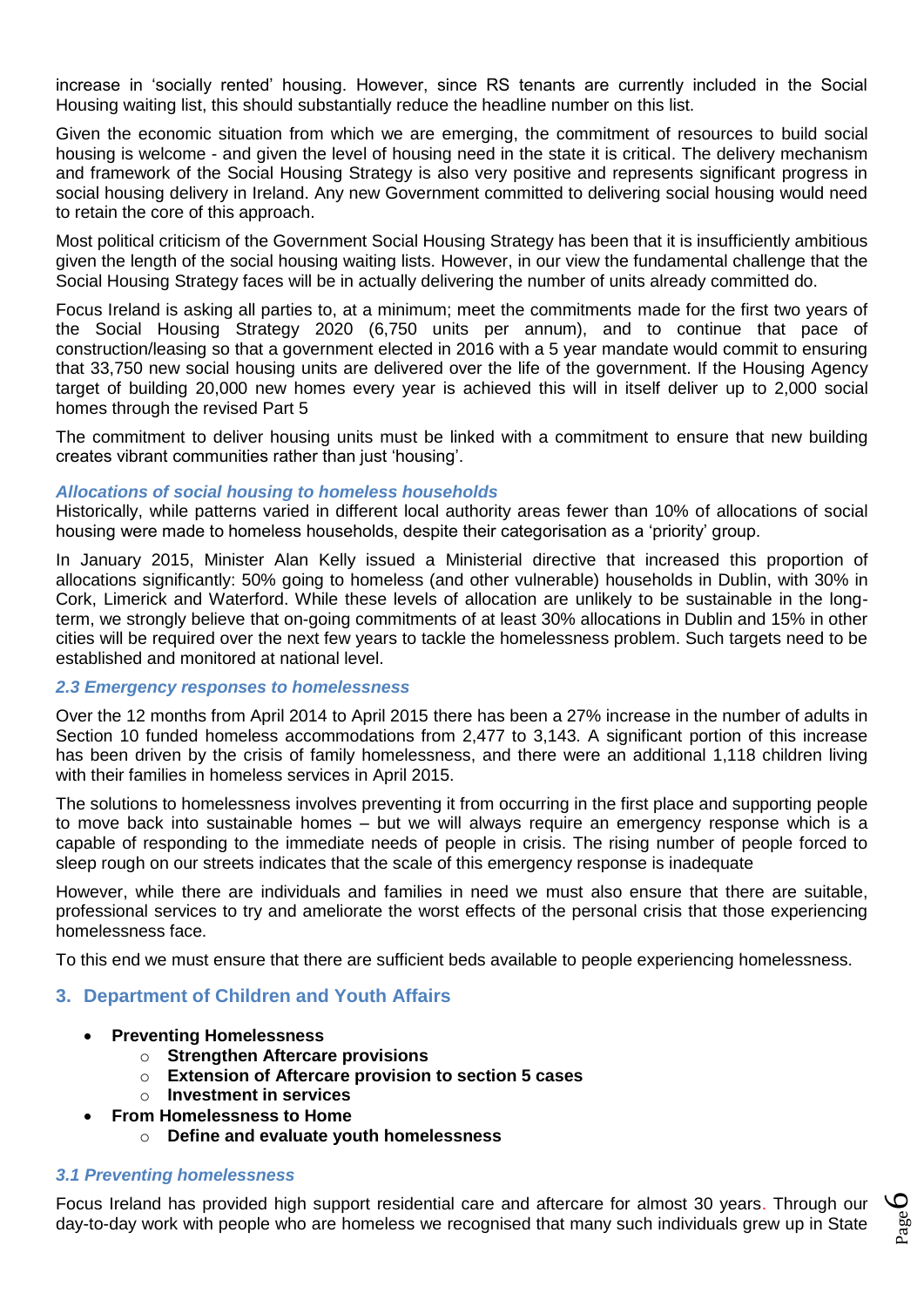care. As a result, we have grown to become one of the leading providers of aftercare services in Ireland as well as a leading campaigner for the rights of those leaving care in the State<sup>13</sup>. A great deal has been achieved by recent Governments, particularly in relation to the creation of the child and family agency, Tusla, and the drafting of the Aftercare Bill 2014. However, young people who have grown up in care continue to be at a high risk of experiencing homelessness, and the next Government must build on the progress achieved.

# *Strengthen aftercare legislation to ensure that the relevant agencies are statutorily required to provide the supports identified in their assessment.*

The publication of the heads of bill for the Aftercare Bill (2013) was an important step forward in providing a legal framework for assessing the needs and providing appropriate support for young people leaving care. Focus Ireland and our colleagues of the Action on Aftercare group have lobbied successive governments for a statutory right to aftercare, and while the proposed approach falls short of this, we believe that the approach taken provides a good framework for progress.

However, at the time of the Dáil rising in July 2015, the complete bill had not been published. There is now a risk that this legislation will not be passed prior to the General Electio. If this is the case, it would be important that political parties make a commitment to reintroducing this legislation in the new Dáil, with the minimum of delay.

Addressing the housing needs of care-leavers is a fundamental aspect of aftercare support. Some careleavers may be ready to progress to independent living, while others will require a more supportive setting initially. Both options must be available as international and Irish research has found that periods in State care constitute a significant pathway into long-term homelessness.

Focus Ireland further recognises the situation of aged-out non-Irish nationals who would be at risk of homelessness without access to services and supports. The distinct needs of these young people should also be taken into consideration by any future administration.

# *Extend aftercare provision to young people who have an identified need including those who have been accessing care support under Section 5*

In 2014, a total of 3117-year-olds were placed in accommodation in the greater Dublin region under Section 5 of the Child Care Act 1991. Five of these young people turned 18 when accessing these accommodation services and all but one of the five had to access adult services upon reaching 18. Some of the 31 young people may have been provided with a care placement. However, under current aftercare provisions, none of the 31 young people would have qualified for aftercare support. Where young people have come into contact with trained staff and Developing Needs assessments have been conducted, these should be used as the identifier in determining the level of aftercare required.

At present the system relies on an assessment of the young person's time spent in the care system. We believe this is an inadequate method of determining whether a young person would benefit from aftercare. The incoming administration should ensure that young people placed in accommodation under Section 5 can benefit from aftercare in the same way that young people who have spent longer periods in care can.

# *Investment in services*

 $\overline{a}$ 

In order to ensure that aftercare provisions constitute meaningful progress for young people leaving care, any incoming administration must adequately invest in services. Young people must be able to easily access the supports, services and interventions they might need. For example, the emergency out of hours social work service needs to move from a position where there is 'agreement' to an actual roll out of the service.

Investment should also be made into services which assist young people in remaining out of homelessness, for example mental health services, addiction services, and employment services. However, it should be noted that without stable accommodation, it can be difficult for young people to access primary health care or preventative physical or mental health services.<sup>14</sup> The Youth Homelessness Strategy, published by the Department of Health and Children in 2001, explicitly aims to provide "a comprehensive range of services aimed at re-integrating him/her into his/her community as quickly as possible".

In order to meet this stated aim, any administration will need to not only make promises but also find the resource to invest in the services envisaged. The Tusla CEO, Gordon Jeyes told the Oireachtas Joint

<sup>13</sup> Kelleher, Kelleher & Corbett (2000) *Left Out in Their Own, Young people leaving care in Ireland*, Dublin, Oak Tree Press <sup>14</sup> <http://www.focusireland.ie/files/docs/Youthinfo1.pdf>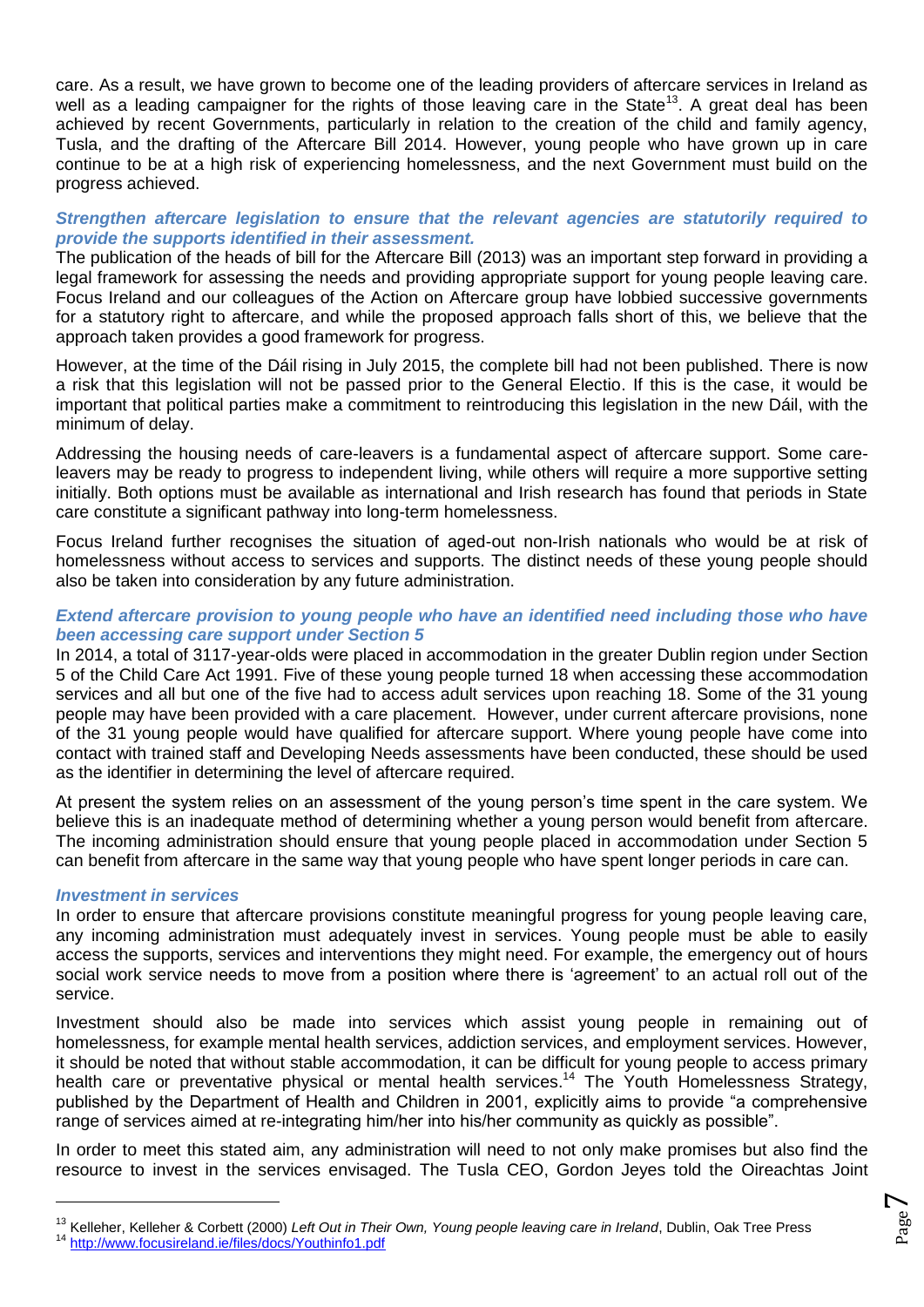Committee on Health and Children on 17 July 2015 that there was need for between 220 and 250 additional social workers.

## *3.2 From Homelessness to Home*

#### *Define and evaluate youth homelessness*

It is widely recognised that an experience of homelessness in childhood or early adulthood can increase the risk of homelessness throughout a person's entire life. It also recognised that young homeless people have needs which are distinct from older adults. Nevertheless youth homelessness continues to be a neglected area in Ireland, so much so that there is currently no agreed-upon definition of youth homelessness.

While the Forum on Youth Homelessness included a definition, this concerns children who are homeless and does not explicitly cover young adults who are homeless. Some government policies include young adults up to the age of 20 who are homeless and a definitive definition of youth homelessness should be introduced.

Similarly, there is no agreed upon policy or definition in relation to the classification of children who are attached to their families, but whose families are experiencing homelessness. Focus Ireland is particularly aware of the stigma that can attach to a young person or child being labelled as "homeless'.

The development of a strategy aimed at evaluating the extent of youth homelessness in the State and recommending policy objectives to eradicate the issue should be considered by any incoming administration.

# **4. Department of Social Protection**

- **Preventing Homelessness**
	- o **Rent supplement rates**
	- o **Keep social welfare rates in line with inflation**
- **From Homelessness to home**
	- o **Support under 26's experiencing homelessness**

#### *4.1 Preventing Homelessness*

Homelessness usually results from the interaction of a range of issues and problems, but straightforward poverty is frequently one of them. It is clear that the social protection system can have a major impact on the level of homelessness – not only through the level of basic payments but also through its efficiency (or otherwise).

In particular, the Rent Supplement scheme has always played a crucial role in assisting people who live in private rented accommodation to maintain their homes during periods of unemployment or illness. With the proportion of people living in private rented accommodation rising from 10% to 20% over the last decade, it has become even more central to determining whether households will retain their home during periods of difficulty such as unemployment.

Focus Ireland believes that there has been a failure to recognise the importance of social protection in tackling homelessness. This has created a policy and protection gap that has been a very significant factor in the rise of homelessness. A coherent social protection strategy must address this gap.

#### *Rent Supplement rates set at median level and reviewed annually.*

With the role out of the Housing assistance payment in the medium term rent supplement is going to become less relevant as a support for those seeking to exit homelessness. However, its role in the prevention of homelessness will remain central.

Research undertaken by Focus Ireland reviewing the reasons why families are experiencing homelessness in Dublin found that a significant number were economically homeless. That is that they were without the means to meet the cost of their housing.<sup>15</sup>

Part of the reason for the difficulty that is experienced by those on rent supplement is that the rent supplement rates are only reviewed every 18 months. In a volatile market rent supplement rates too quickly lose any relevance to market rent.

<sup>&</sup>lt;sup>15</sup> Focus Ireland: Reasons for Family Homelessness, (unpublished)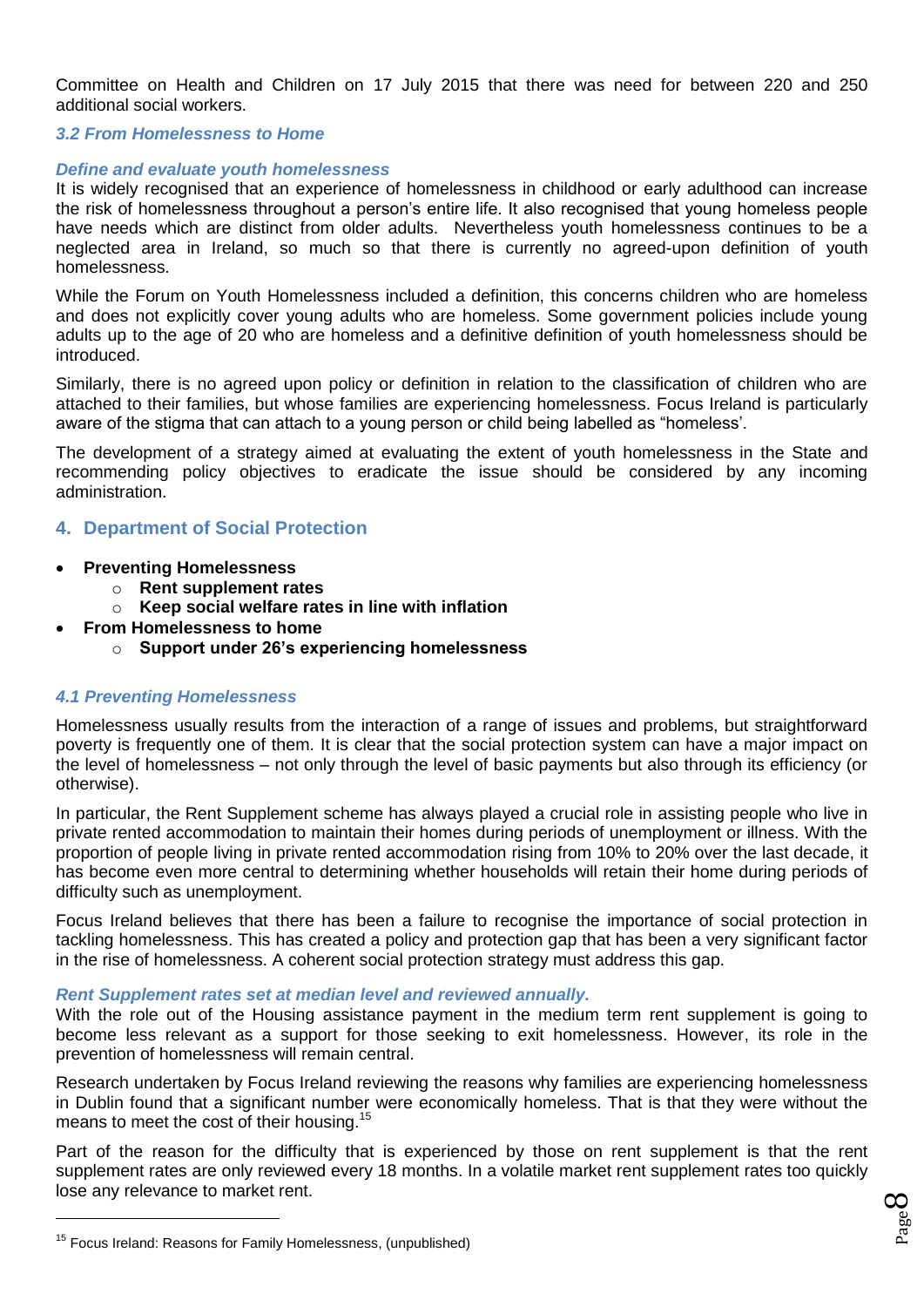However, the most substantive reason is that even when rent supplement rates have been reviewed they have not been set in line with a market rent.

This often leaves households who require support to pay their rent are in a situation where they are 'toping up' at unsustainable levels to meet the rent and are going into arrears either on the rent or in other areas that is not sustainable in the medium to long-term. The only way to prevent this set of circumstances developing is to ensure that the rates are regularly and robustly reviewed, at a minimum every 12months and to are aligned with mean or median market rents.

#### *Basic rate of social welfare (increases in line with inflation)*

The major cause for the significant increase in the numbers of families accessing homeless services has been identified as being primarily economic. While the basic social welfare payment for those over the age of 25 has been protected since 2011 it was reduced in the two budgets that preceded it. The reasoning given at the time of the cuts to basic payment centred on the contention that the cost of living was declining.<sup>16</sup>

As demonstrated in Table 2 below, increases in welfare rates from 2007/08 kept in line with rising living costs. The sharp drop in living costs from 2008 as the recession hit, combined with the increase in welfare levels that year, meant that living standards for people on social welfare did improve in the early part of the recession.

However, by 2011 two welfare cuts had brought living standards sharply below their 2007 level. Increases in living costs since then have significantly eroded living standards further for people relying on social welfare since then. From the end of 2014, the cost of living has now risen to such an extent the even if welfare rates had remained at €204/week they would now be being eroded. The cost of living will continue to increase with the introduction of additional charges such as the water charges. It is important to remember when considering these figures that a household relying on social welfare payments alone is living below the accepted poverty line, the only changing factor is how far below the poverty line they fall.



*Table 2: CPI (excl. Housing) (Base Dec 2006=100) and Basic Rate of Social Protection*

This high level analysis is confirmed by the official Survey on Income and Living Conditions (SILC) data which shows a yearly increase in consistent poverty rates since 2008, demonstrating that if social welfare rates do not keep pace with inflation we see more individuals and families falling into consistent poverty. The long-term consequences of this are dire both for the individual and family concerned and more broadly for society. However, if an individual or family can access a payment that enables them to live above the poverty line they are more likely to be healthy, economically active and valued members of society. To begin to reverse the trend of increasing poverty in the country Focus Ireland believes that the basic rates of social protection should be increased above the annual rate of inflation (the CPI).

<sup>16</sup> <http://politico.ie/politics/government-deceives-public-social-welfare-cuts>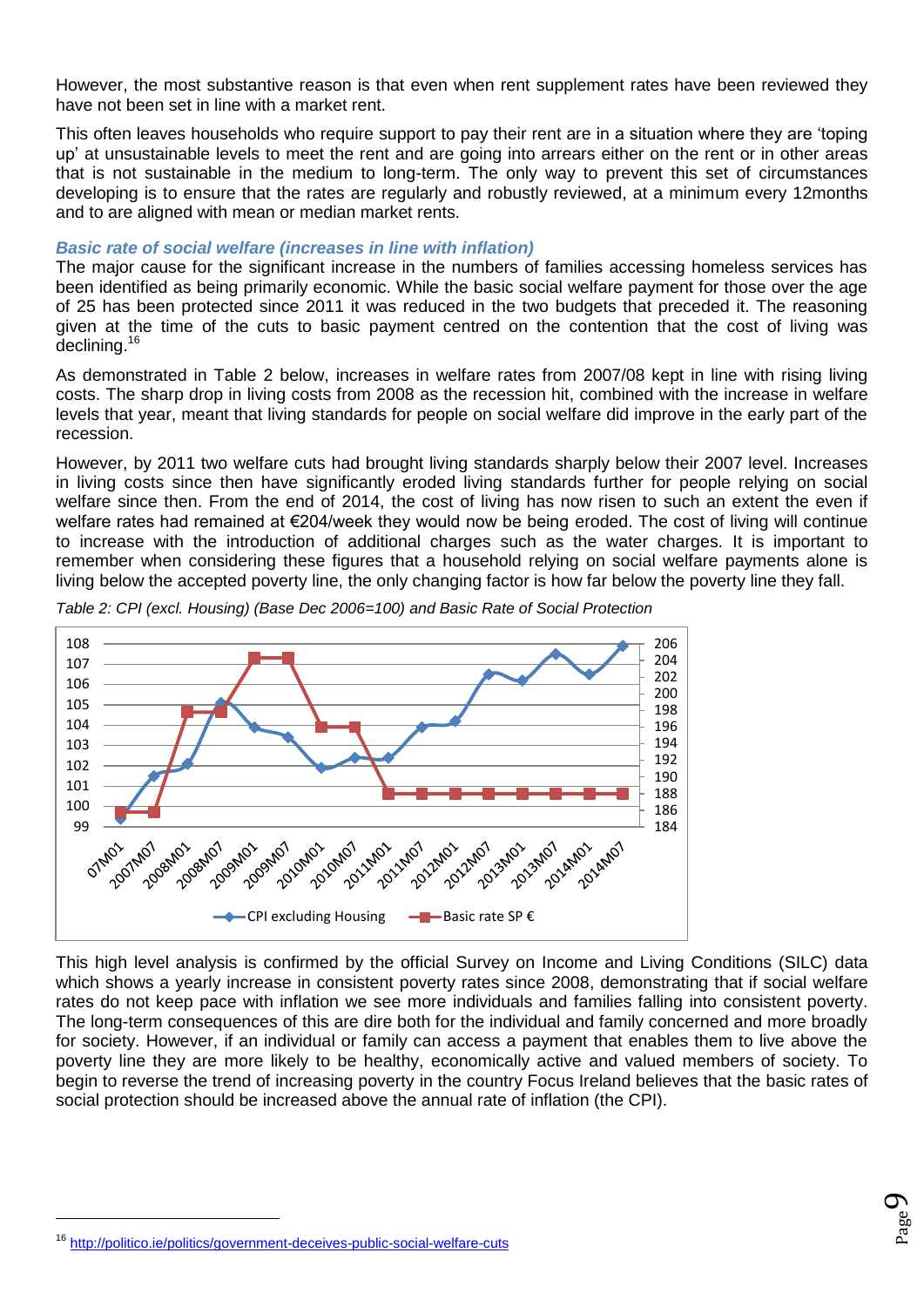## *4.2 From homelessness to home*

#### *Protect the under 26's who experience homelessness*

Young people who are homeless can be prevented from moving on into independent living due to the unintended consequences of the reduced rate of social welfare paid to people under 26.

This problem has been addressed in the case of young people coming from a care background, but not in the case of other young people who become homeless. As a result, young people who become homeless can be trapped in emergency accommodation for very long periods as they are unable to sustain the rent on independent accommodation. This problem impacts on a relatively small number of young people but is likely to have a long-term damaging impact on their life chances.

It also represents a significant cost to the state as the young people continue to reside in emergency accommodation.

This government and Minister for Social Protection have continually maintained that this lacuna in the social protection system would be addressed. Focus Ireland has put forward a number of proposals that we believe are workable<sup>17</sup>. However meetings with officials from the Department have so far not been fruitful. Despite this the rates for young people were reduced in the 2014 budget.

While we have worked with the departmental proposals and have sought to implement a pilot programme this has run up against internal issues within the Department.

Given the long-term cost both of homelessness to the life chances of the young person and to the state Focus Ireland believes that a sustainable solution that acknowledges the support needed by a young person when they experience a period of homelessness is both attainable and necessary.

In the interim there needs to be an audit of the number of young people in this situation and funding provided through supplementary welfare allowance to provide the required support.

# **5. Department of Health and the Health Service Executive (HSE)**

- **Preventing Homelessness**
	- o **Discharge protocol and support**
- **From Homelessness to Home**
	- o **Commitment to multidisciplinary support including mental health**
	- o **Commitment to providing services to tackle alcohol and substance addition**
- **Emergency Responses to Homelessness**
	- o **Funding for Homeless Services in line with demand**
	- o **Access to medical cards for those experiencing homelessness**

The health outcomes for people experiencing homelessness are very poor. A European report on Health and homelessness has noted that: "homelessness may, by its very nature, be considered as a state of illhealth".<sup>18</sup>

The HSE interacts with homelessness in a number of ways: it is the second largest state funder of homeless services, there is a significant interaction between mental health and homelessness, and interaction between other elements of health care (e.g. drug and addiction services) and homelessness, and the HSE primary care and hospital services are responsible of the physical health of people who are particularly vulnerable because of their homelessness.

# *5.1 Preventing homelessness*

-

# *Discharge protocol and support services*

Discharge from General and Psychiatric hospitals has been recognised as a key route into homelessness since the Governments Homelessness Prevention Strategy in 2002. It has been recognised since this time that clear discharge protocols are needed to ensure that patients are not discharged from hospitals into homelessness. We welcome the decision to introduce a formal protocol which was made by the Cabinet sub-committee on Social Policy and Public Services Reform. The protocol was intended to become operational in the first quarter of this year.<sup>19</sup> However, this discharge protocol concerned only hospitals in

<sup>17</sup><https://www.focusireland.ie/files/memo%20on%20half-rate%20payments%20and%20homelessness%200712.pdf>

<sup>18</sup> <http://www.feantsa.org/spip.php?article153&lang=en>

<sup>19</sup> http://www.independent.ie/irish-news/politics/hospitals-face-strict-new-rules-to-help-homeless-30943931.html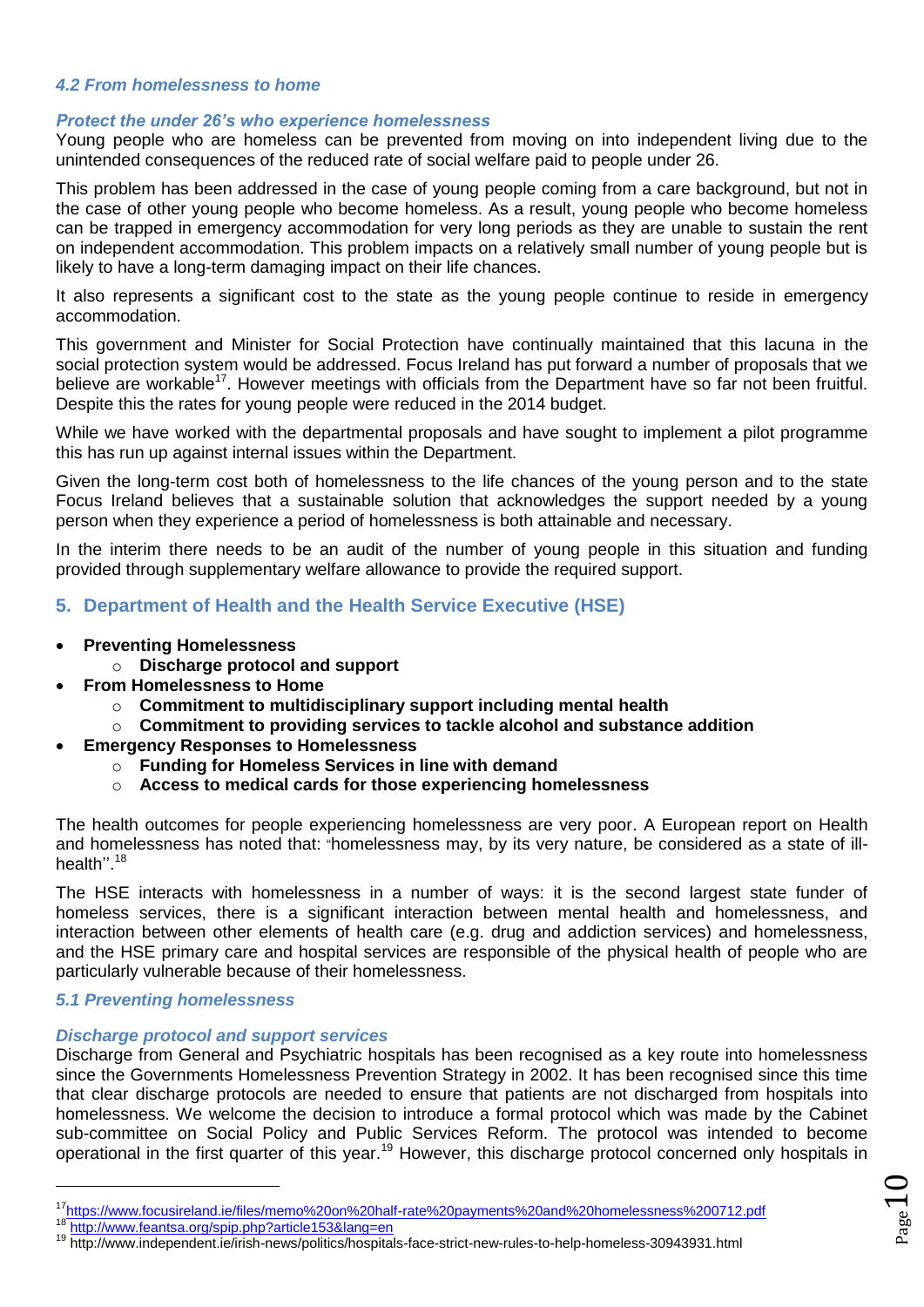Dublin and included a commitment not to discharge a patient into homelessness *where possible*. In practice, the best that most hospitals can achieve is to discharge patients into homeless services, while the real objective must be to avoid homelessness entirely by linking with the statutory housing authorities to ensure that affordable accommodation is be available, supplemented with support services to ensure that the required follow-up care is received

There is need for a more ambitious protocol, with a timeframe for implementation. Furthermore, the protocol should be extended to cover patient discharges from hospitals throughout the country. The formal protocol should also cover patients discharged from acute psychiatric wards. An audit carried out between 2012 and 2013 in Tallaght Hospital found that a patient was discharged from the acute mental health unit into homelessness every 9.4 days.<sup>20</sup>.

# *5.2 From Homelessness to Home*

## *Commitment to Multidisciplinary Support*

As referenced above, Focus Ireland has long campaigned for increased multidisciplinary support for individuals accessing homeless services. International evidence demonstrates that teams comprised of professionals with different areas of expertise are best positioned to deal with the complex needs of those with housing difficulties. This position has also been adopted by successive governments.

The Partnership for Health Equity study highlighted above found that 58% of respondents who were homeless said they had been diagnosed by a doctor with at least one mental health condition.<sup>21</sup> This finding emphasises the need for a combined approach to tackling homelessness and mental health conditions. Focus Ireland believe that multi-disciplinary community mental health teams (CMHT) are the best way to effectively support individuals. The HSE has been tasked with developing and adequately resourcing CMHTs. The Cabinet Committee on Social Policy and Public Service Reform's Implementation Plan notes that, as of Q1 2015, discussions between primary care services and the HSE's mental health division were on-going. Incoming administrations should look to build on this preliminary work.

Any incoming administration should commit to implementing the recommendations made in A Vision for Change<sup>22</sup>, particularly as they relate to homelessness. This document, produced by an Expert Group established by the Department of Health, made substantive recommendations, the majority of which were applauded by government and the broader sector. This document constitutes a useful blueprint for the improvement of the mental health system in Ireland.

#### *Commitment to providing services to tackle alcohol and substance addition*

Multidisciplinary support services should also be expanded to accommodate alcohol and substance addition services. From our day-to-day work, Focus Ireland is aware of the prevalence of drug and alcohol addiction among people accessing homeless services. The Partnership for Health Equity's study found that 41% of men and 36% of women who were homeless reported excessive drinking, while 78% reported current or past drug use. An important aspect of addiction treatment is the availability of residential rehabilitation and detoxification.

A report of the HSE working group on residential treatment and rehabilitation estimated that there was a deficit of 356.5 beds in the State.<sup>23</sup> The National Advisory Committee on Drugs has previously stated that service providers felt there were not enough beds available for treatment programmes, particularly given the increased needs of individuals who are homeless and the fact that residential programmes are the only feasible option as an absence of home and personal support systems makes out-patient treatments much more difficult.<sup>24</sup>

Incoming administrations should commit to retaining a Minister with responsibility for the drug strategy and to a review of current residential options, with a view to increasing the number of treatment and step-down beds available in line with need. Any increase in residential programmes should be supported by follow-on services to mitigate the risk of relapse.

<sup>&</sup>lt;sup>20</sup> John cowman (2013) "Prevalence of housing needs among inpatients: An audit of housing needs, over one year, in the acute mental health unit in Tallaght Hospital", unpublished<br>
<sup>21</sup> Supro Supra

<sup>22</sup> [http://health.gov.ie/wp-content/uploads/2014/03/vision\\_for\\_change.pdf](http://health.gov.ie/wp-content/uploads/2014/03/vision_for_change.pdf)

<sup>&</sup>lt;sup>23</sup> <http://www.drugs.ie/resourcesfiles/reports/3966-42381118.pdf><br><sup>24</sup> http://www.drugs.ie/resourcesfiles/reports/3966-42381118.pdf

<http://www.drugsandhousing.co.uk/druguseamongstthehomelesspopulationinireland.pdf>